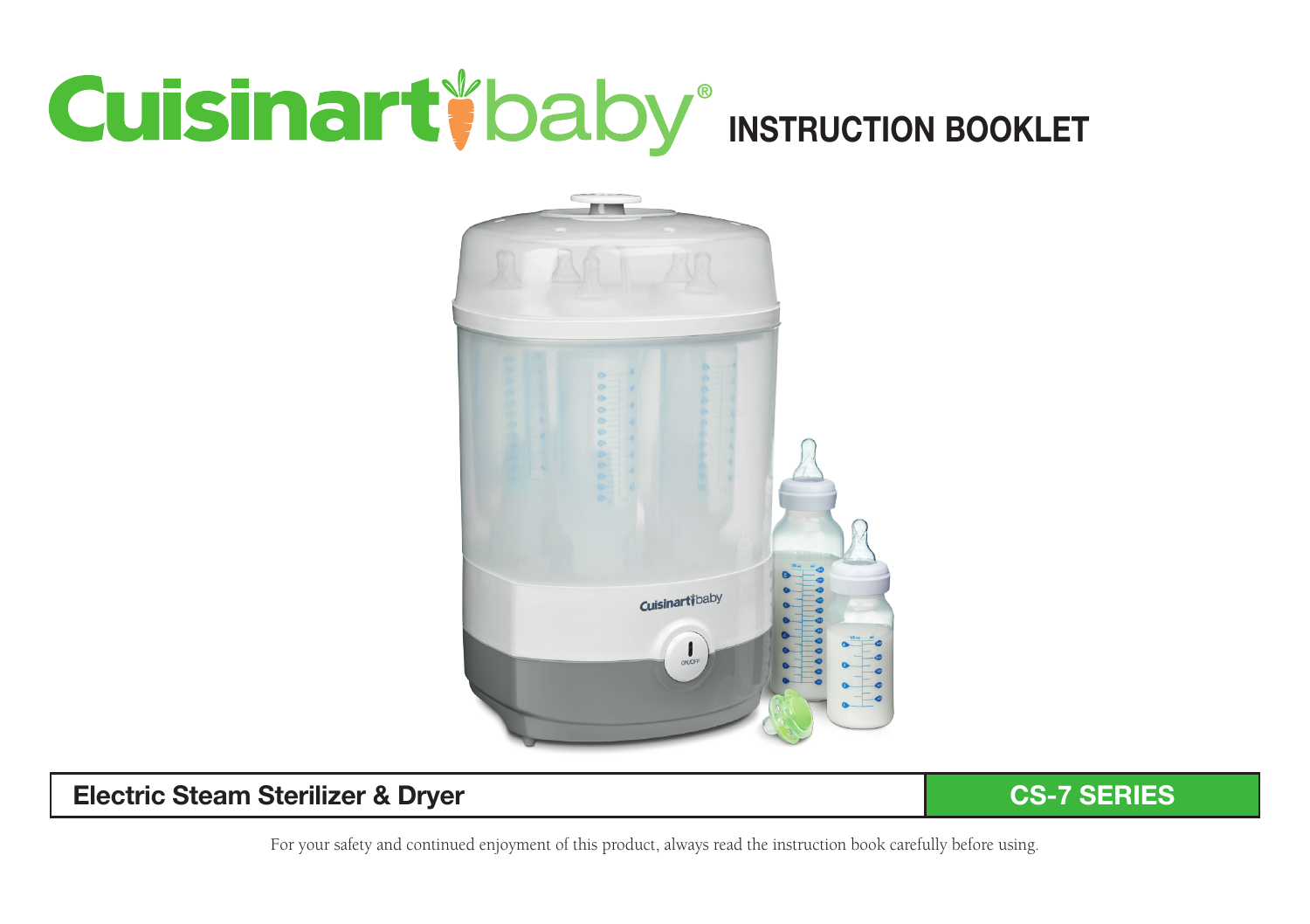# IMPORTANT SAFEGUARDS

When using an electrical appliance, especially when children are present. basic safety precautions should always be adhered to, including the following:

- 1. READ ALL INSTRUCTIONS BEFORE USING THE STERILIZER.
- 2. Always unplug unit from outlet when not in use, before putting on or taking off parts, and before cleaning. To unplug, grasp plug and pull from electrical outlet. Never pull cord. Allow to cool before handling.
- 3. To protect against risk of electric shock, do not put cord, plug or unit base in water or other liquids.
- 4. Close supervision is necessary when any appliance is used by or near children. The appliance becomes very hot and the steam can cause severe scalding.
- 5. Do not operate any appliance with a damaged cord or plug, or after the appliance malfunctions, or if appliance has been dropped or damaged in any manner. Return the appliance to the nearest authorized Cuisinart Service Facility for examination, repair, and electrical or mechanical adjustment.
- 6. The use of attachments not recommended or sold by Cuisinart may cause fire, electric shock or injury.
- 7. Do not let cord hang over edge of table or counter, or touch hot surfaces.
- 8. Don't attempt to handle the electrical cord to plug or unplug the unit when your hands are wet.
- 9. Do not use outdoors.
- 10. Do not touch hot surfaces. Use handles or knobs.
- 11. Extreme caution must be used when moving an appliance containing hot oil or other hot liquids.
- 12. When in use, the sterilizer contains hot water. Be careful to avoid spilling any water on yourself when removing items from the sterilizer.
- 13. Do not operate your appliance in an appliance garage or under a wall cabinet. When storing in an appliance garage, always unplug the unit from the electrical outlet. Not doing so could risk a fire, especially if the appliance touches the walls of the garage or the door touches the unit as it closes.
- 14. Do not use the appliance for other than its intended use.
- 15. Where applicable, always attach plug to appliance and check that the control is OFF before plugging cord into wall outlet. To disconnect, turn the control to OFF, then remove plug from wall outlet.
- 16. Do not place on or near a hot gas or electric burner, or in a heated oven.
- 17. WHEN IN USE, THE STERILIZER CONTAINS BOILING WATER AND STEAM ESCAPES FROM THE VENT IN THE LID.
- 18. Not for space-heating purposes.
- 19. This appliance is not intended for use by persons (including children) with reduced physical, sensory or mental capabilities, or lack of experience and knowledge, unless they have been given supervision or instruction concerning use of the appliance by a person responsible for their safety.

Children should be supervised to ensure that they do not play with the appliance.

This appliance is intended to be used in household and similar applications such as:

- staff kitchen areas in shops, offices and other working environments;
- farm houses;
- by clients in hotels, motels and other residential type environments;
- bed and breakfast type environments.

The heating element surface is subject to residual heat after use.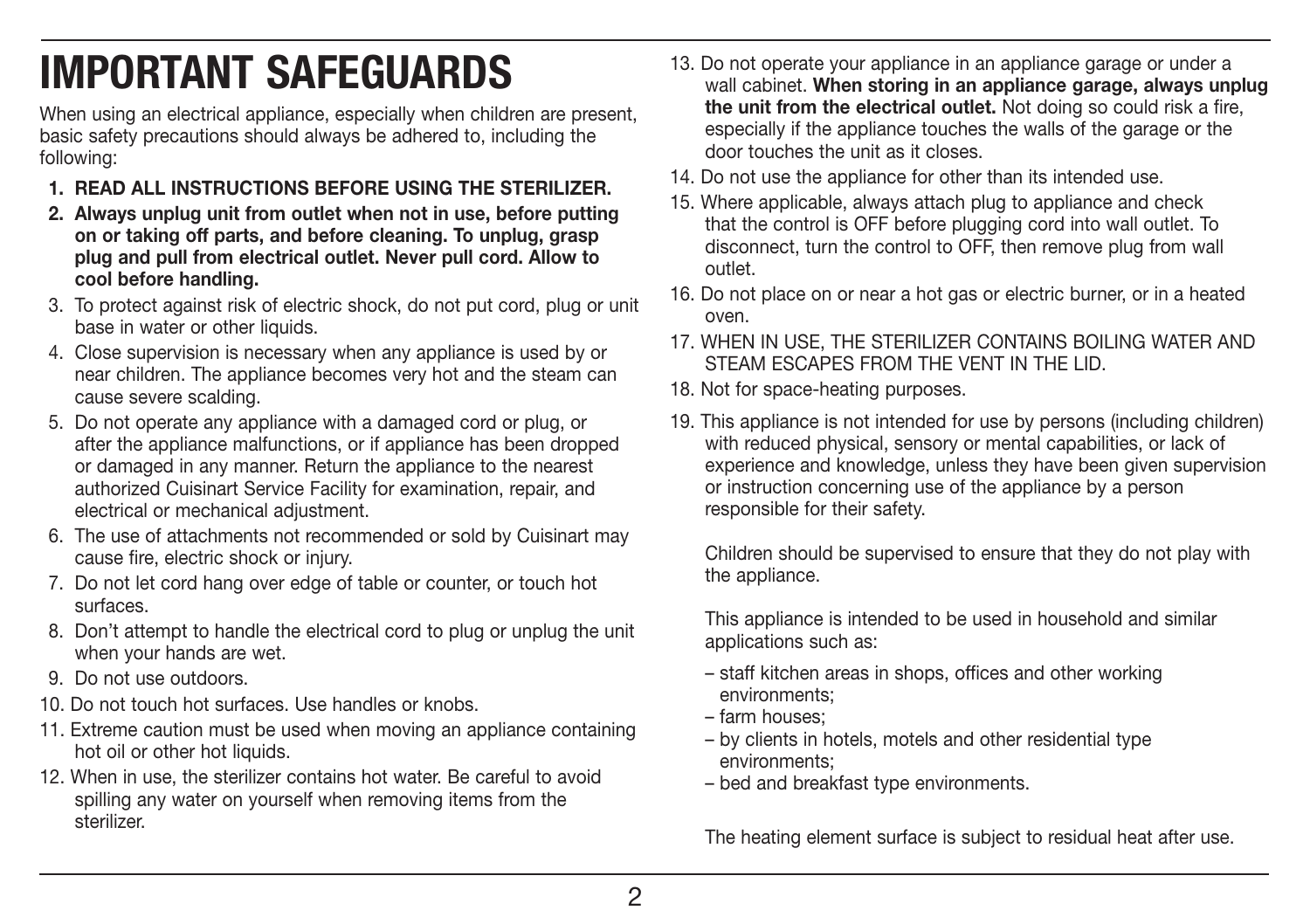# SAVE THESE INSTRUCTIONS FOR HOUSEHOLD USE ONLY SPECIAL CORD SET INSTRUCTIONS

A short power-supply cord is provided to reduce the risks of becoming entangled in or tripping over a longer cord. Extension cords are available and maybe used if care is exercised in their use. If an extension cord (or a long, detachable power-supply cord) is used:

- 1. The marked electrical rating of the detachable power-supply cord or extension cord should be at least as great as the electrical rating of the appliance.
- 2. If the appliance is of the grounded type, the extension cord should be a grounding type 3-wire cord.
- 3. The longer cord should be arranged so that it will not drape over the countertop or tabletop where it can be tripped over, snagged or pulled on unintentionally (especially by children).

# **NOTICE**

This appliance has a polarized plug (one prong is wider than the other). As a safety feature, this plug will fit into a polarized outlet only one way. If the plug does not fit fully in the outlet, reverse the plug. If it still does not fit, contact a qualified electrician. Do not attempt to defeat this safety feature.

# **CONTENTS**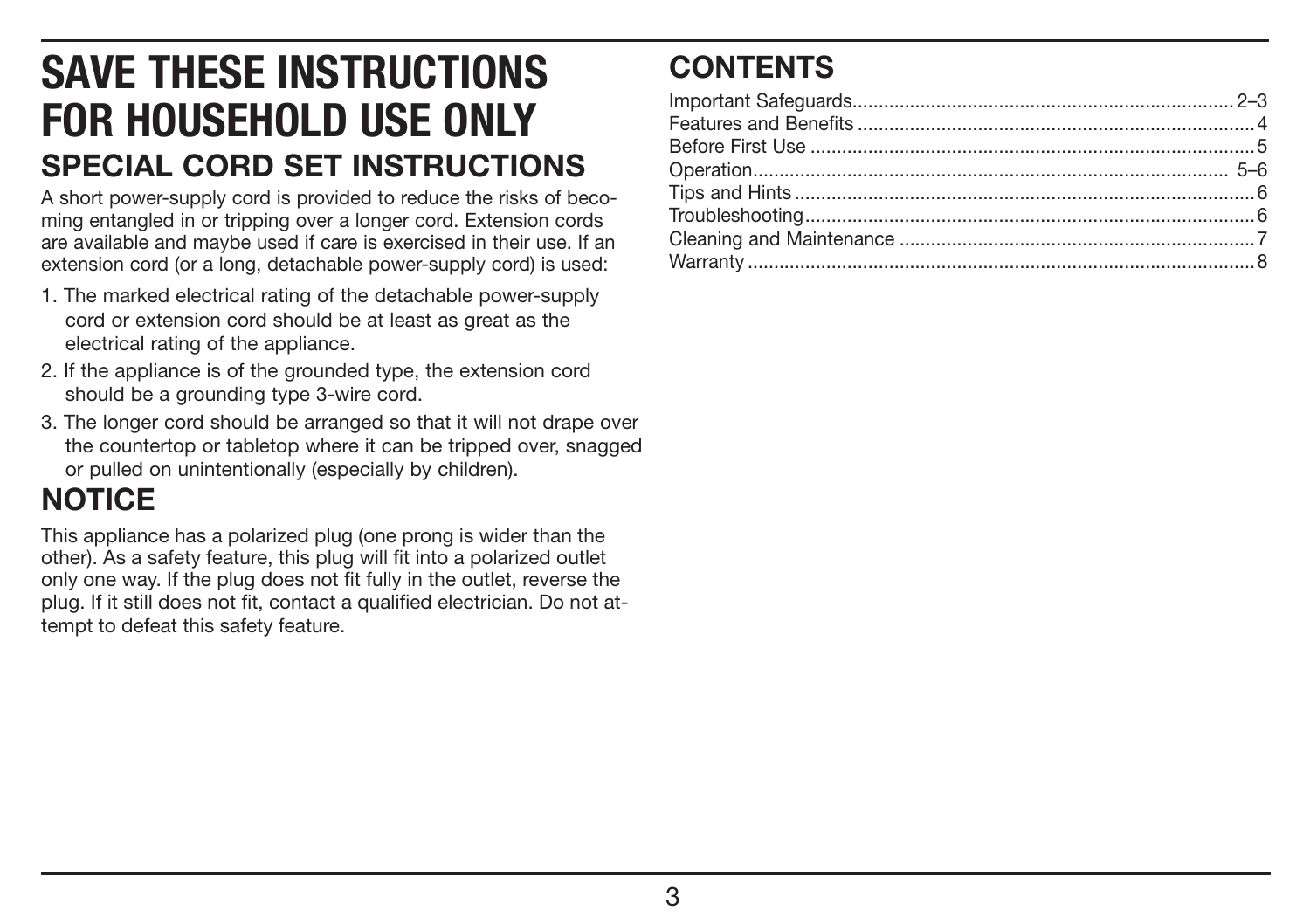### FEATURES AND BENEFITS

- 1. Two-Tier Sterilization Chamber integrates lid and bottom chamber to quickly sterilize and dry bottles and accessories; easily converts to one compact tier for accessories only.
- 2. Bottle Chamber holds 5 glass or plastic bottles of all brands, shapes and sizes.
- 3. Removable Accessory Tray holds pacifiers, nipples, teething toys, and other small items.
- 4. Sterilizer Base contains stainless steel water reservoir that holds water to convert to steam.
- 5. Button Control choose complete steam-and-dry cycle not steam only.
- 6. BPA Free (not shown) all materials that come in contact with water, bottles and accessories are free of the industrial chemical known as BPA.
- 7. Measuring Cup 120 ml maximum fill; 90 ml minimum fill.

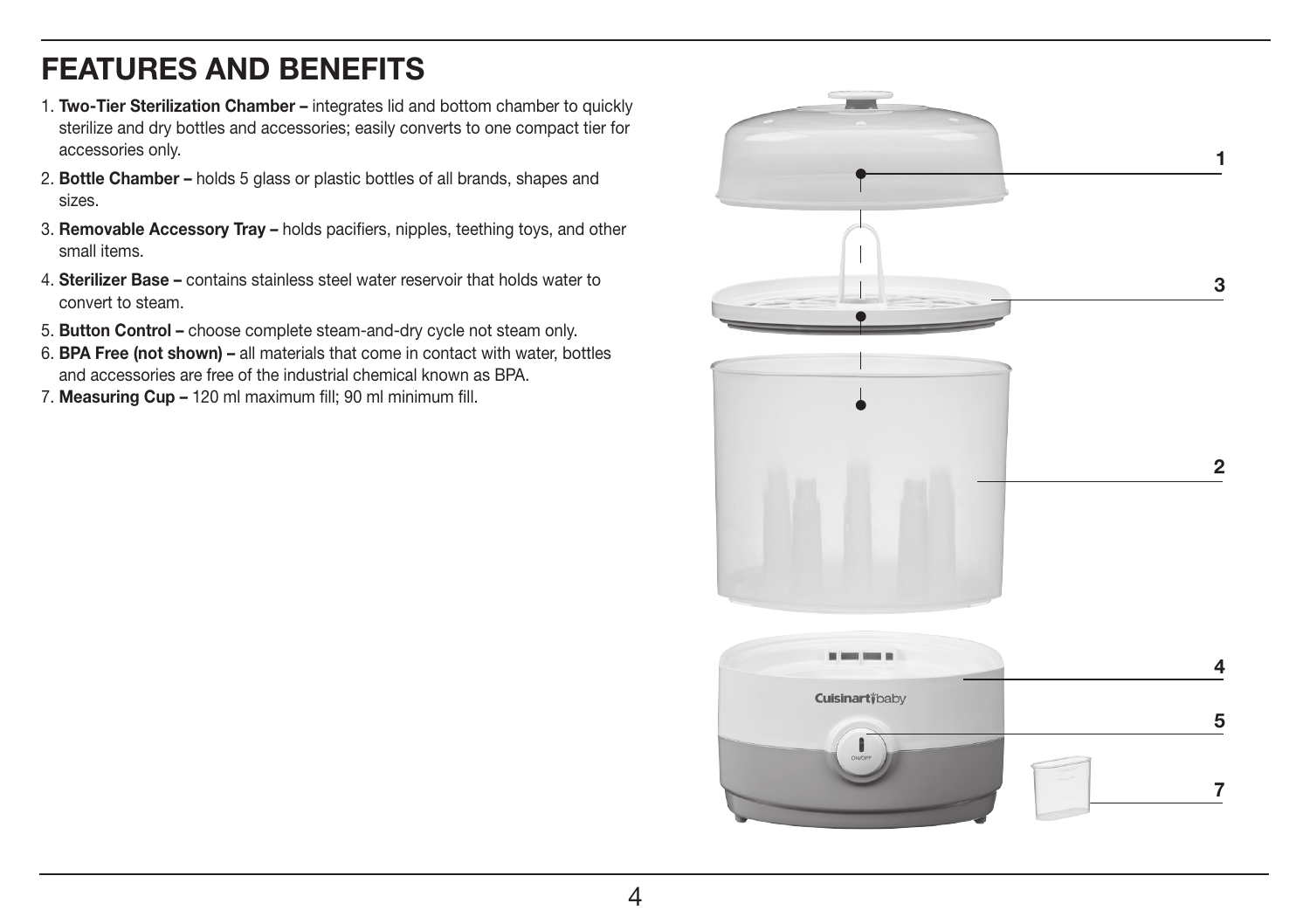# BEFORE THE FIRST USE

Carefully unpack the unit and remove any packaging and promotional labels in or on the sterilizer. Rinse all accessories thoroughly with warm, soapy water.

# **OPFRATION**

Before you begin sterilizing, thoroughly wash all bottles and feeding accessories in warm, soapy water or in the dishwasher.

### Set up

- 1. Place unit on a flat surface where it is out of reach of children and cannot be moved during operation.
- 2. Remove the lid, the removable accessory tray, and bottle chamber from the sterilizer base and set aside.
- 3. Fill the stainless steel water reservoir with distilled water to the MAX fill line (120 ml). DO NOT EXCEED the MAX fill line.
- 4. Place clean bottles on bottle racks in bottle chamber (fits 5 bottles total). Place clean accessories on the removable accessory tray and place on top of the bottle chamber using the center holder piece for easy handling.

5. Lastly, place lid on top securely.

 Note: If you are not sterilizing both bottles and accessories simultaneously, you can choose to sterilize bottles only or accessories only. The removable accessory tray & lid can both fit on the sterilizer base.

6. Plug unit in. You are now ready to Sterilize & Dry.

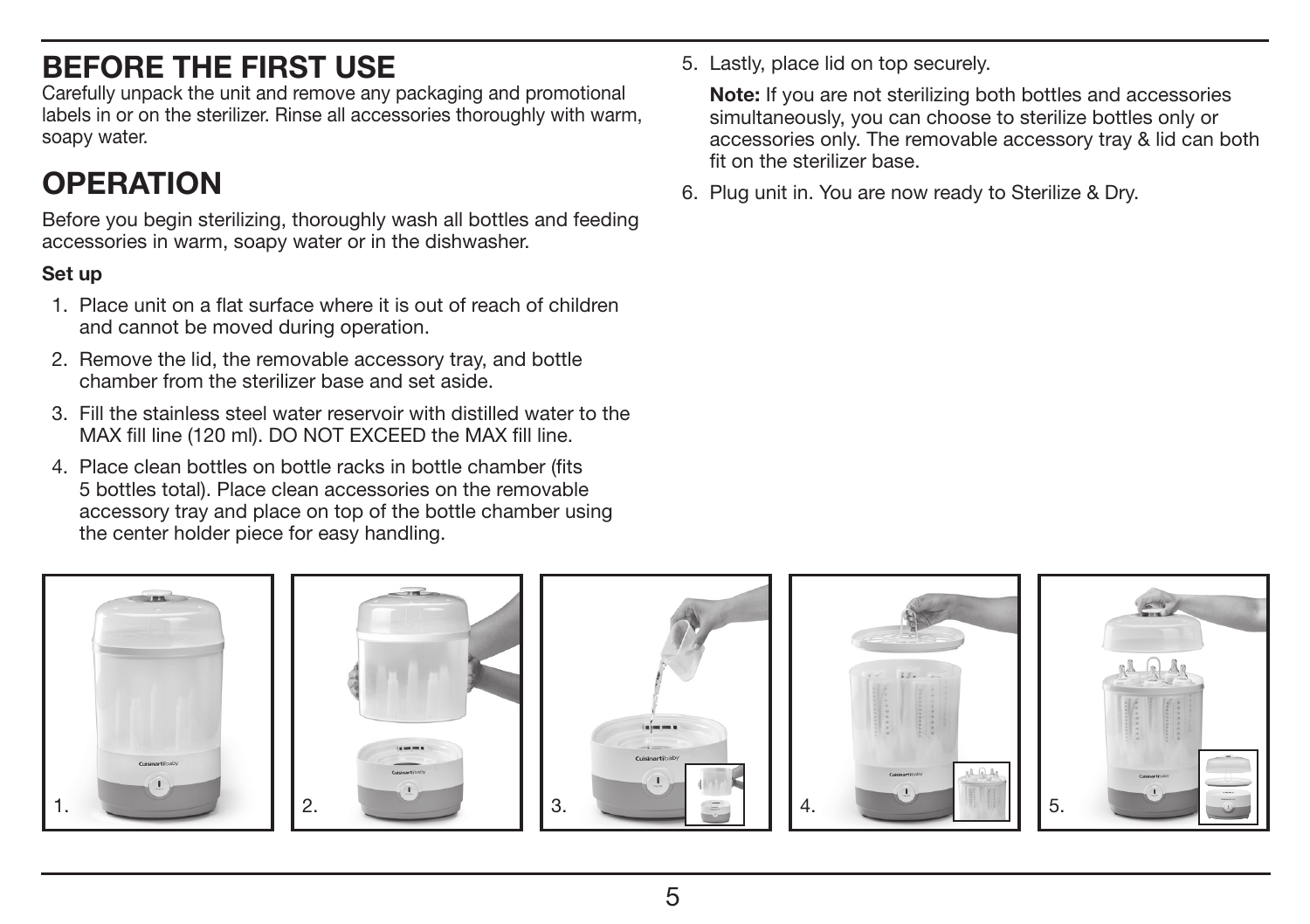### Sterilize & Auto Dry Function

7. Press the ON/OFF button to turn unit on. A blue light will turn on, indicating the sterilizing process will begin.

 Note: It takes about 12 minutes for the sterilizing process to complete.

8. After approximately 12 minutes pass, the ON/OFF light will switch from blue to white and immediately start the drying function. The drying process can take up to 60 minutes total.

 Note: The user has the option to Sterilize ONLY. (Follow steps 1–6) Press the ON/OFF button to turn unit on. This begins the sterilizing process. After 12 minutes and the light changes to white, press ON/OFF button to turn off unit and unplug from outlet. Remove sterilized bottles and accessories. Be careful handling as items and unit will be hot.



## TIPS AND HINTS

For best results, use distilled water (page 4) to minimize a buildup of calcium in the sterilizer base.

### TROUBLESHOOTING

### Q: Why won't sterilizing start when I turn the unit on?

- A: Check that the plug is securely inserted into the outlet.
- A: The sterilizer base may be empty. Add required water amount to the water reservoir.

### Q: How do I empty the unit of excess water?

A: To empty the unit of excess water, remove tray, lid and bottle chamber and tilt the sterilizer base onto its side over the sink. Any extra water will come out. Note: Never empty the water from the direction of fan port.

Q: Why is there a white residue in the sterilizer base water reservoir?

- A: Mineral-rich water causes calcium deposits to build up in the sterilizer base. The unit should be cleaned out once a month to avoid this buildup. Refer to the Decalcification section in Cleaning and Maintenance, following. To help prevent/minimize this buildup, distilled or purified water can be used.
- Q: Why are the bottles coming out with marks on them?
- A: This can happen when the sterilizer has a buildup of calcium deposits. Refer to the Decalcification section in Cleaning and Maintenance, following.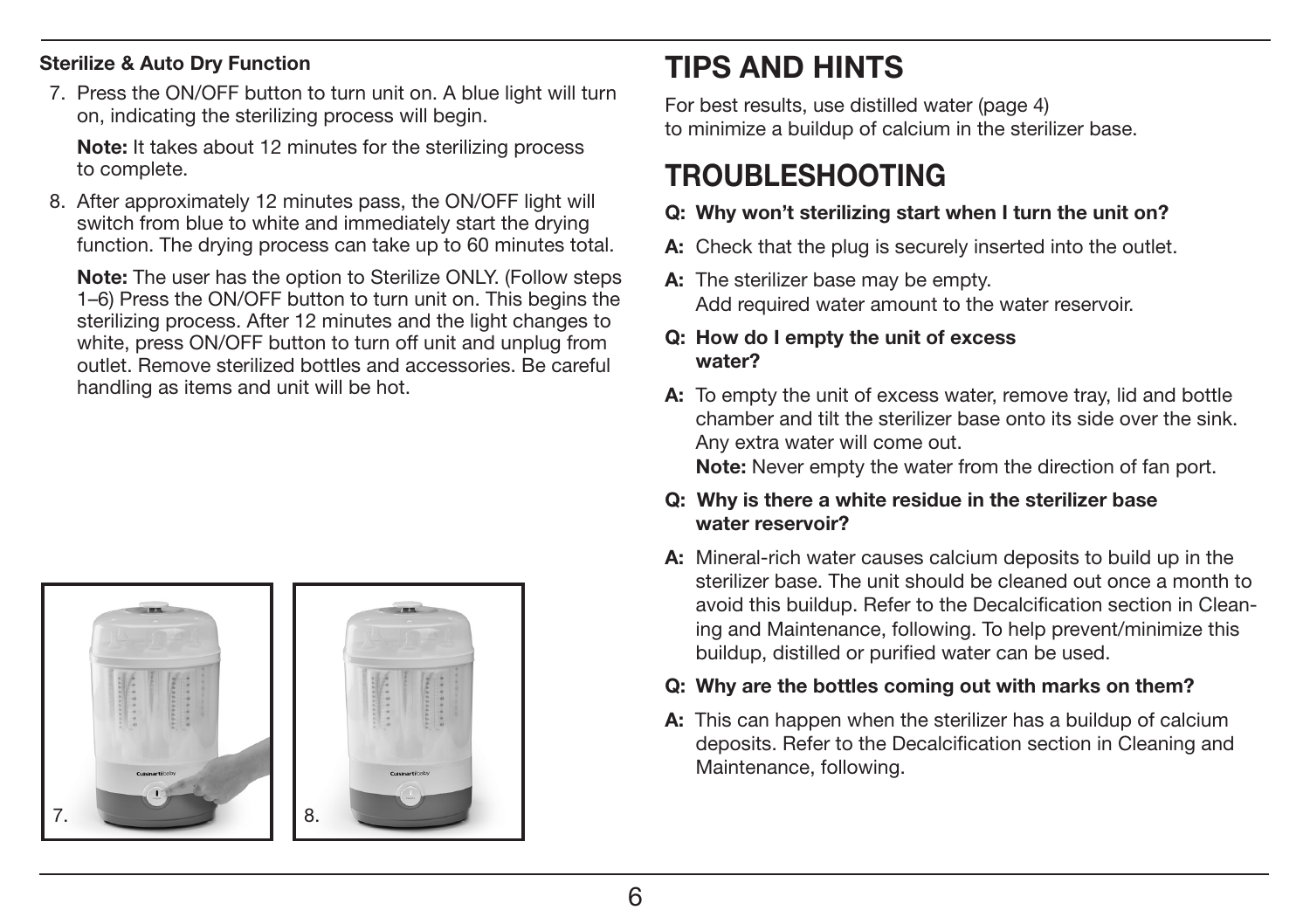## CI FANING AND MAINTENANCE

### Cleaning accessories and base

Clean all accessories in warm, soapy water or on the top rack of the dishwasher.

Wipe the base clean with a damp sponge or cloth. Dry it immediately. Never submerge the base or the plug in water or other liquids.

### **Decalcification**

Sometimes mineral deposits form inside the sterilizer base, can cause damage to the machine. To avoid buildup of these minerals, the unit should be descaled once a month.

To descale, pour 1 cup of white (distilled) vinegar into the sterilizer base water reservoir. Let it stand for at least 2 hours and then empty. Rinse the unit with water after you empty the unit of the vinegar to ensure it is properly rinsed out. Repeat if necessary.

You can also run the unit with a mixture of  $\frac{1}{4}$  cup of vinegar +  $\frac{1}{4}$ cup of water; total of 120 ml max. Boil until dry.

### Storage

The Cuisinart Baby® Electric Steam Sterilizer & Dryer stores neatly on the countertop in a minimum amount of space. When it is not in use, make sure to empty any leftover water from the unit and leave it unplugged.

The Cuisinart Baby® Electric Steam Sterilizer & Dryer is intended for HOUSEHOLD USE ONLY. Any service other than cleaning and normal user maintenance should be performed by an authorized Cuisinart Service Representative.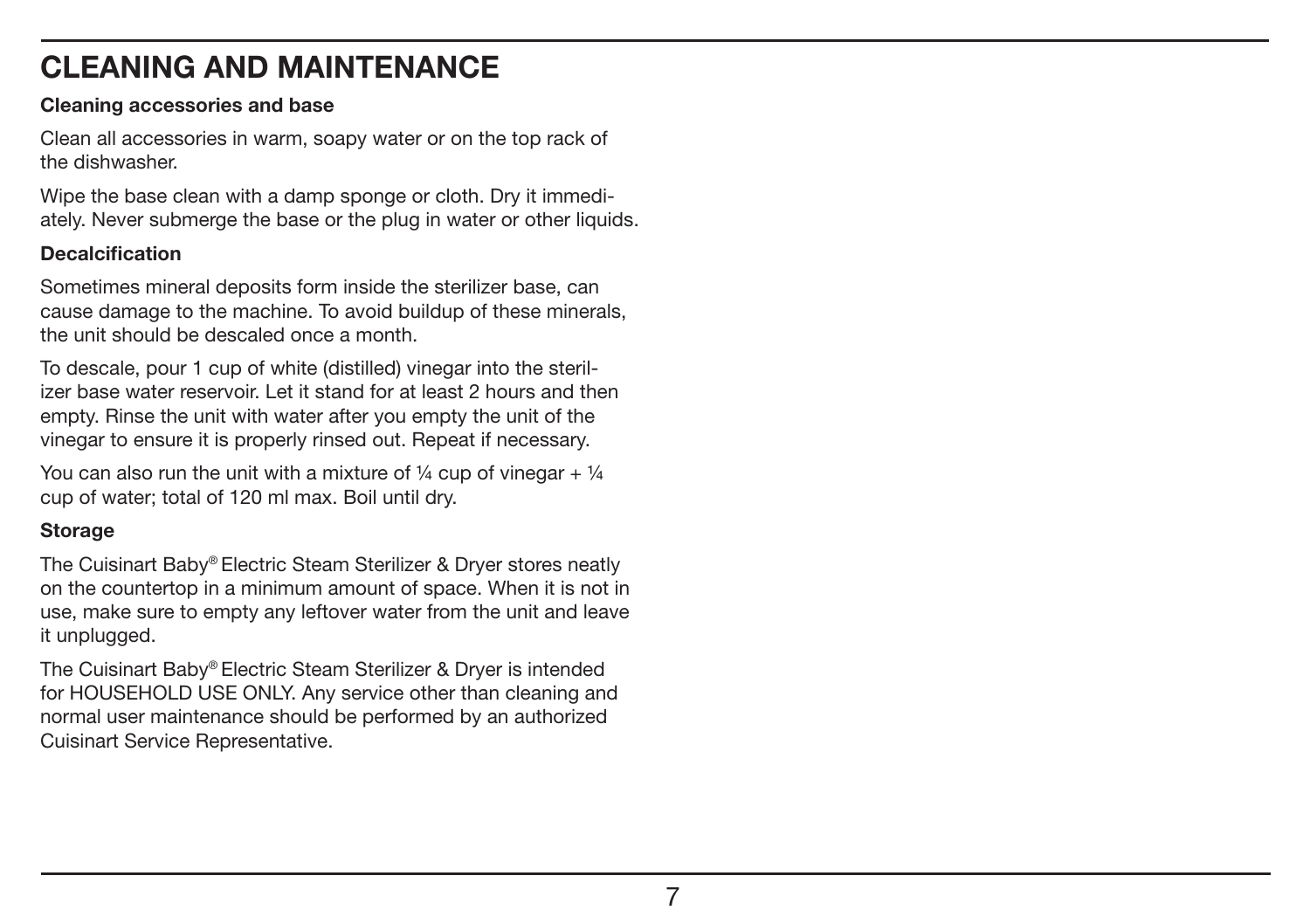### WARRANTY Limited 3-Year Warranty (U.S. AND CANADA ONLY)

This warranty is available to consumers only. You are a consumer if you own a Cuisinart Baby® Electric Steam Sterilizer & Dryer that was purchased at retail for personal, family or household use. Except as otherwise required under applicable law, this warranty is not available to retailers or other commercial purchasers or owners.

We warrant that your Cuisinart Baby® Electric Steam Sterilizer & Dryer will be free of defects in materials and workmanship under normal home use for 3 years from the date of original purchase.

We recommend that you visit our website, www.cuisinart.com for a fast, efficient way to complete your product registration. However, product registration does not eliminate the need for the consumer to maintain the original proof of purchase in order to obtain the warranty benefits. In the event that you do not have proof of purchase date, the purchase date for purposes of this warranty will be the date of manufacture.

### CALIFORNIA RESIDENTS ONLY

California law provides that for In-Warranty Service, California residents have the option of returning a nonconforming product (A) to the store where it was purchased or (B) to another retail store that sells Cuisinart products of the same type. The retail store shall then, according to its preference, either repair the product, refer the consumer to an independent repair facility, replace the product, or refund the purchase price less the amount directly attributable to the consumer's prior usage of the product. If neither of the above two options results in the appropriate relief to the consumer, the consumer may then take the product to an independent repair facility, if service or repair can be economically accomplished. Cuisinart and not the consumer will be responsible for the reasonable cost of such service, repair, replacement, or refund for nonconforming products under warranty. California residents may also, according to their preference, return nonconforming products directly to Cuisinart for repair or, if necessary, replacement by calling our Consumer Service Center toll-free at 1-800-726-0190. Cuisinart will be responsible for the cost of the repair, replacement, and shipping and handling for such nonconforming products under warranty.

#### BEFORE RETURNING YOUR CUISINART PRODUCT

If your Cuisinart Baby® Electric Steam Sterilizer & Dryer should prove to be defective within the warranty period, we will repair or, if we think necessary, replace it. To obtain warranty service, please call our Consumer Service Center toll-free at 1-800- 726-0190 or write to: Cuisinart, 7475 North Glen Harbor Blvd., Glendale, AZ 85307. To facilitate the speed and accuracy of your return, enclose \$10.00 for shipping and handling. (California residents need only supply a proof of purchase and should call 1-800-726-0190 for shipping instructions.) Please be sure to include your return address, description of the product's defect, product serial number, and any other information pertinent to the return. Please pay by check or money order made payable to Cuisinart. NOTE: For added protection and secure handling of any Cuisinart product that is being returned, we recommend you use a traceable, insured delivery service. Cuisinart cannot be held responsible for in-transit damage or for packages that are not delivered to us. Lost and/or damaged products are not covered under warranty.

Your Cuisinart Baby® Electric Steam Sterilizer & Dryer has been manufactured to the strictest specifications and has been designed for use only in 120-volt outlets and only with authorized accessories and replacement parts. This warranty expressly excludes any defects or damages caused by attempted use of this unit with a converter, as well as use with accessories, replacement parts or repair service other than those authorized by Cuisinart. This warranty does not cover any damage caused by accident, misuse, shipment or other than ordinary household use. This warranty excludes all incidental or consequential damages. Some states do not allow the exclusion or limitation of these damages, so these exclusions may not apply to you. This warranty gives you specific legal rights, and you may also have other rights, which vary from state to state.

Important: If the nonconforming product is to be serviced by someone other than Cuisinart's Authorized Service Center, please remind the servicer to call our Consumer Service Center at 1-800-726-0190 to ensure that the problem is properly diagnosed, the product is serviced with the correct parts, and to ensure that the product is still under warranty.

©2017 Cuisinart 150 Milford Road East Windsor, NJ 08520 Printed in China 17CE029343

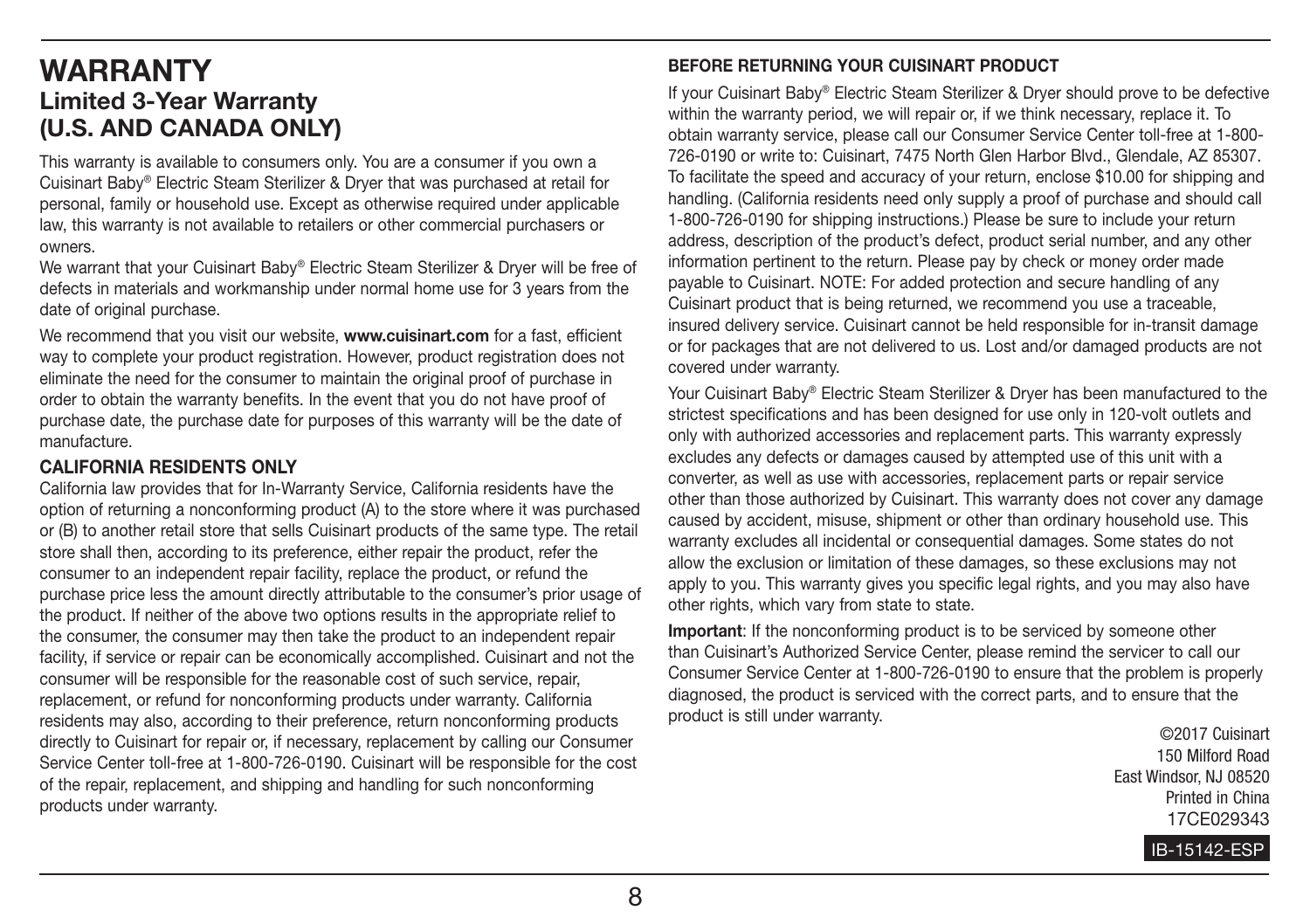# **Cuisinart baby MANUAL DE INSTRUCCIONES**



### Esterilizador/Secador de biberones al vapor eléctrico SERIE CS-7

Para su seguridad y para disfrutar plenamente de este producto, siempre lea cuidadosamente las instrucciones antes de usarlo.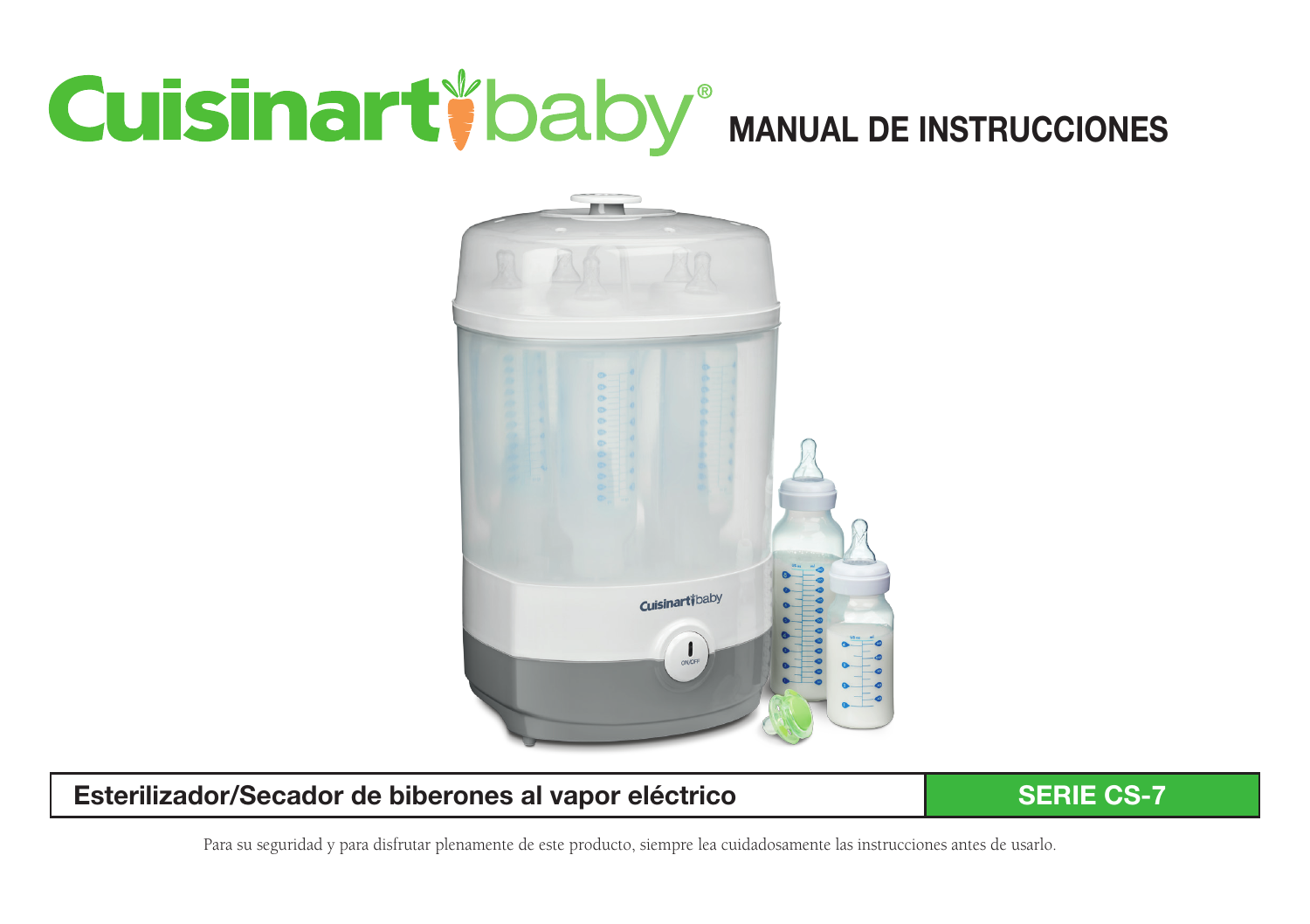# MEDIDAS DE SEGURIDAD IMPORTANTES

Al usar aparatos eléctricos, especialmente en presencia de niños, siempre debe tomar precauciones básicas de seguridad, incluso las siguientes:

- 1. LEA TODAS LAS INSTRUCCIONES ANTES DE USAR ESTE APARATO.
- 2. Siempre desconecte el aparato cuando no está en uso, antes de instalar/sacar piezas y antes de limpiarlo. Para desconectar el cable de la toma de corriente, agárrelo por la clavija; nunca jale el cable. Permita que se enfríe antes de manipularlo.
- 3. Para reducir el riesgo de descarga eléctrica, no coloque el cable, el enchufe ni la base en agua ni en ningún otro líquido.
- 4. Supervise el uso de este aparato cuidadosamente cuando sea usado por o cerca de niños. El aparato se pone muy caliente durante el uso y el vapor puede causar quemaduras graves.
- 5. No utilice este aparato si el cable o el enchufe están dañados, después de un mal funcionamiento o después de que se haya caído o si está dañado; regréselo a un centro de servicio autorizado para su revisión, reparación o ajuste.
- 6. El uso de accesorios/aditamentos no recomendados o vendidos por Cuisinart presenta un riesgo de incendio, descarga eléctrica o heridas.
- 7. No permita que el cable cuelgue del borde de la encimera o de la mesa, ni que tenga contacto con superficies calientes.
- 8. No enchufe/desenchufe el cable con las manos mojadas.
- 9. No lo utilice en exteriores.
- 10. No toque las superficies calientes; utilice los mangos/asas y los botones/perillas.
- 11. Tenga sumo cuidado al mover un aparato que contenga aceite u otros líquidos calientes.
- 12. El esterilizador contiene agua caliente. Tenga cuidado de no derramar agua y quemarse al retirar los artículos del esterilizador.
- 13. No haga funcionar el aparato debajo o dentro de un armario/ gabinete. Siempre desconecte el aparato antes de guardarlo en un armario/gabinete. Dejar el aparato conectado presenta un riesgo de incendio, especialmente si este toca las paredes o la puerta del armario/gabinete cuando cierra.
- 14. No utilice el aparato para ningún fin que no sea el indicado.
- 15. Si corresponde, conecte el cable al aparato y asegúrese de que el aparato está apagado antes de conectar el cable a la toma de corriente. Siempre apague ("OFF") el aparato antes de desconectarlo.
- 16. No coloque el aparato sobre o cerca de un quemador a gas o de una hornilla eléctrica caliente, ni en un horno caliente.
- 17. DURANTE EL USO, EL AGUA EN EL ESTERILIZADOR HIERVE Y SALE VAPOR CALIENTE POR EL ORIFICIO EN LA TAPA.
- 18. No diseñado para proporcionar calefacción de espacios.
- 19. Los niños o las personas que carezcan de la experiencia o de los conocimientos necesarios para manipular el aparato, o aquellas cuyas capacidades físicas, sensoriales o mentales estén limitadas, no deben utilizar el aparato sin la supervisión o la dirección de una persona responsable por su seguridad.

No permita que los niños jueguen con este aparato.

Este aparato ha sido diseñado para uso doméstico y otras aplicaciones similares, como por ejemplo:

- las cocinas reservadas para los empleados de oficina y tienda;
- las granjas;
- los cuartos de hotel, motel y otros entornos residenciales;
- las pensiones.

El elemento calefactor retiene el calor después del uso.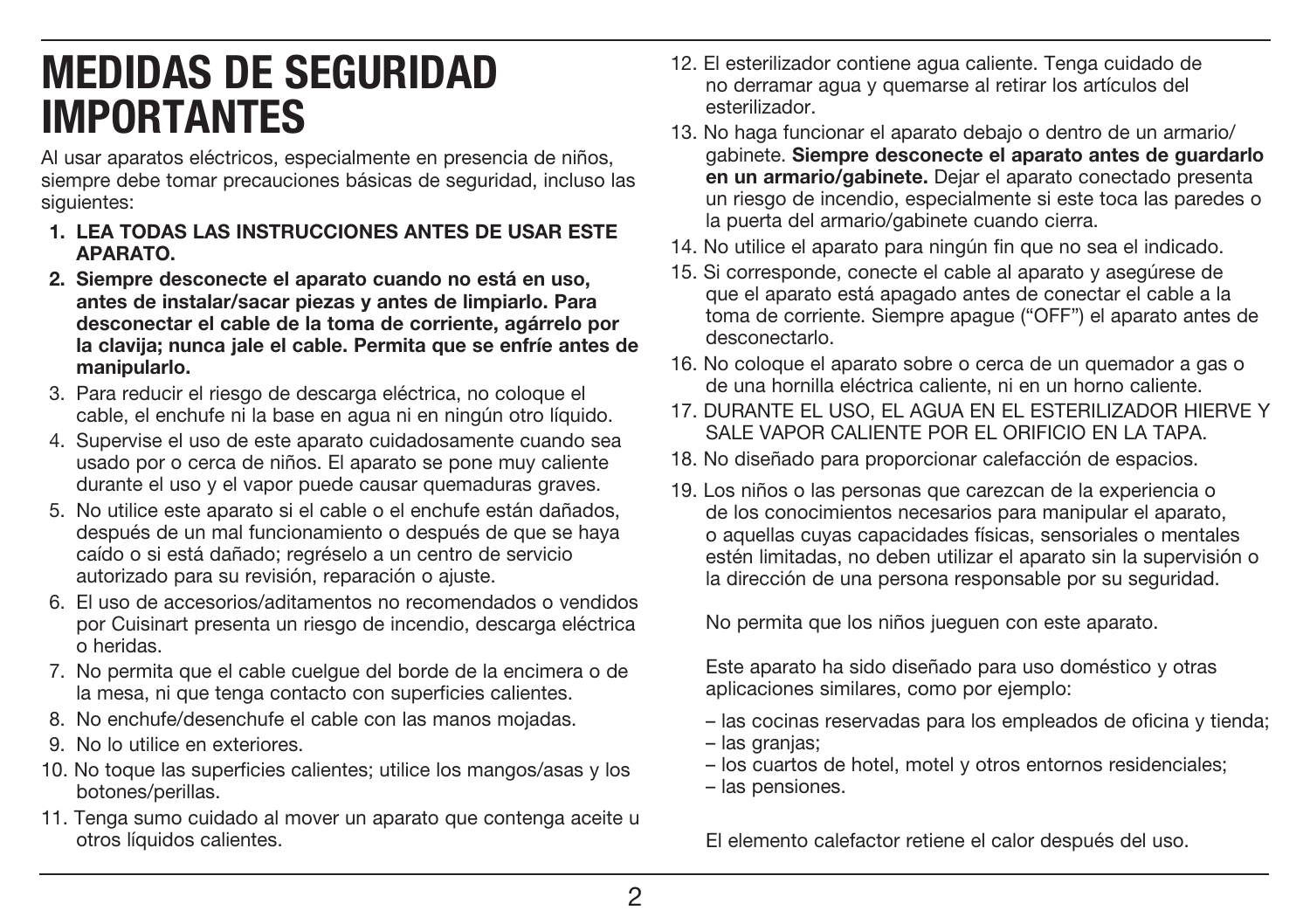# GUARDE ESTAS INSTRUCCIONES PARA USO DOMÉSTICO SOLAMENTE USO DE EXTENSIONES

El cable provisto con este aparato es corto, para reducir el peligro de que alguien se enganche o tropiece con un cable más largo. Se podrá usar una extensión eléctrica, o un cable removible más largo, siempre que respete las precauciones siguientes.

- 1. La clasificación nominal del cable o de la extensión debe ser por lo menos igual a la del aparato.
- 2. Si el cable del aparato está dotado de un enchufe con puesta a tierra, la extensión también debe serlo.
- 3. El cable más largo o la extensión deben ser acomodados de tal manera que no cuelguen de la encimera/mesa, donde pueden ser jalados por niños o pueden causar tropiezos.

# ÍNDICE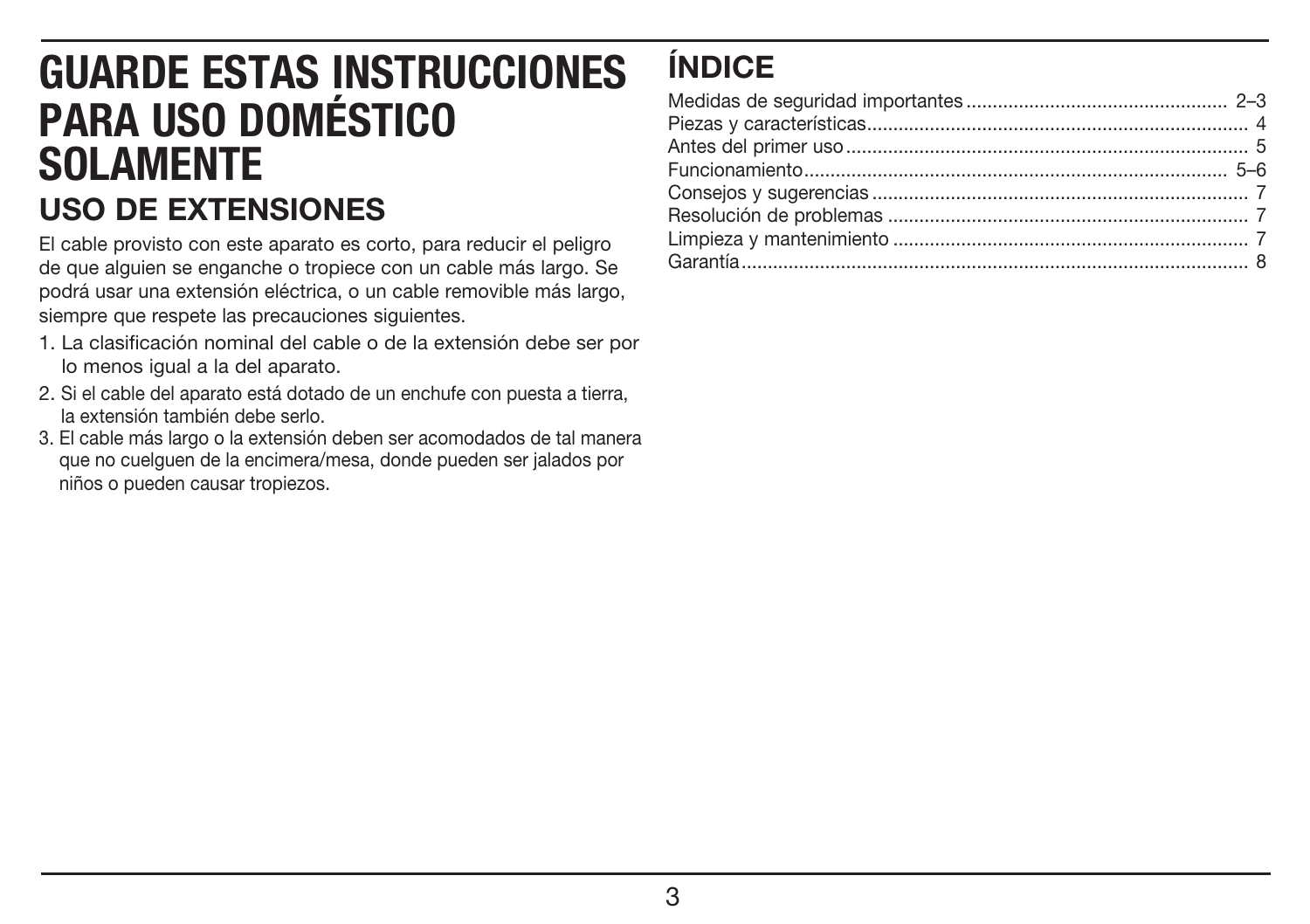# PIEZAS Y CARACTERÍSTICAS

- 1. Cámara de esterilización de dos niveles Incluye dos niveles para esterilizar rápidamente y secar los biberones y los accesorios; se convierte fácilmente en una cámara compacta de un nivel para esterilizar los accesorios solamente.
- 2. Estante para biberones Capacidad de hasta 5 biberones de vidrio o de plástico de cualquier marca, forma o talla.
- 3. Bandeja removible para accesorios Para esterilizar los chupones, las tetinas, los mordedores y otros artículos pequeños.
- 4. Base con depósito de agua de acero inoxidable Convierte el agua en vapor.
- 5. Botón de encendido/apagado Permite controlar el ciclo de esterilización/secado.
- 6. Sin BPA Free (no ilustrado) ninguna de las piezas en contacto con el agua, los biberones o los accesorios contiene bisfenol A (BPA).
- 7. Vaso medidor Permite llenar fácilmente el depósito de agua (llenado mínimo: 90 ml; llenado máximo: 120 ml)

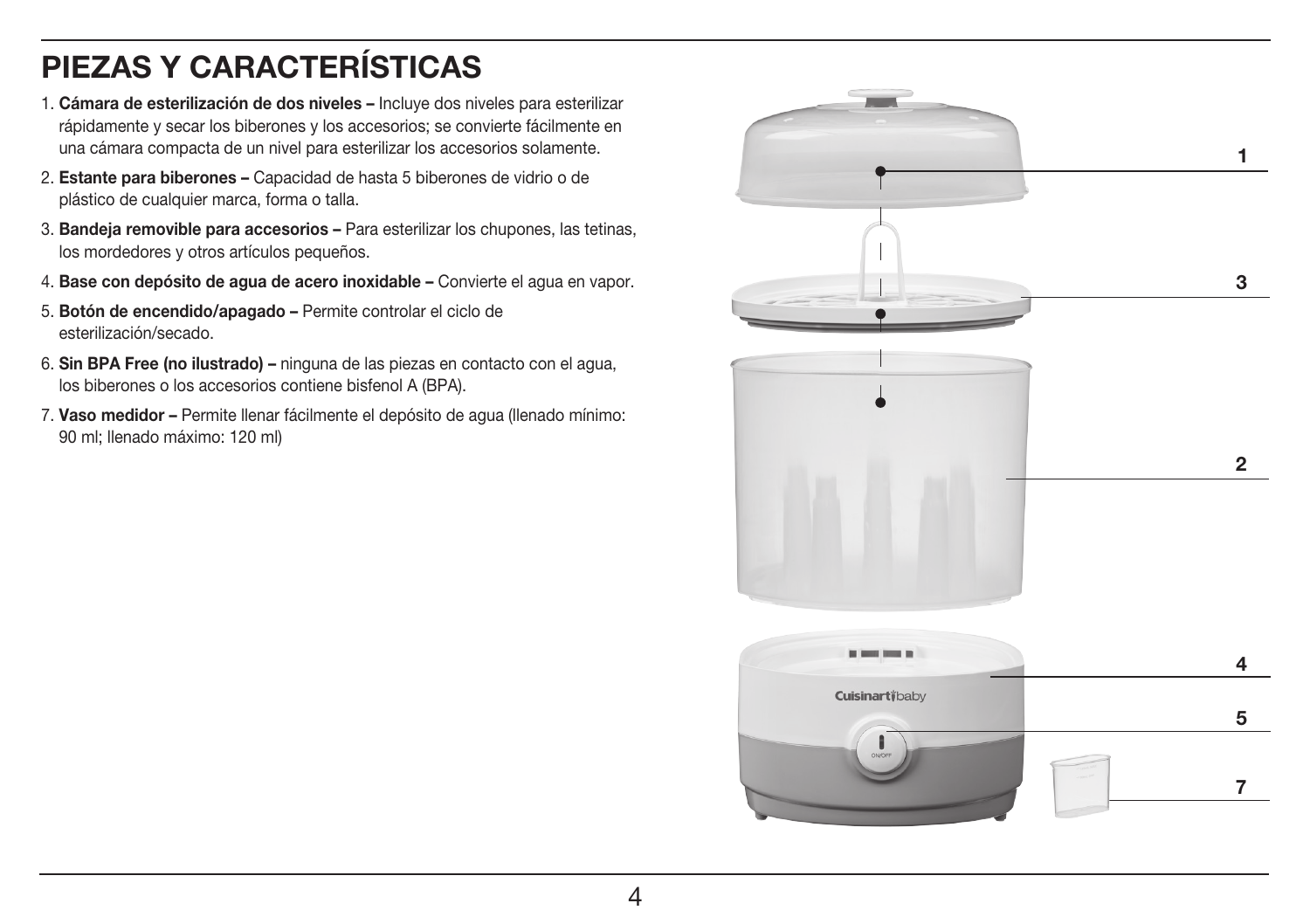# AVISO

El cable de este aparato está dotado de una clavija polarizada (una pata es más ancha que otra). Como medida de seguridad, se podrá enchufar de una sola manera en la toma de corriente polarizada. Si no entra en la toma de corriente, inviértala. Si aun así no entra completamente, comuníquese con un electricista. No intente ir en contra de esta función de seguridad.

# ANTES DEL PRIMER USO

Retire cuidadosamente el aparato del material de embalaje y quite las etiquetas promocionales pegadas a su cuerpo. Lave todos los accesorios en agua jabonosa tibia.

# FUNCIONAMIENTO

Antes de esterilizar los biberones y otros artículos, lave estos en agua jabonosa tibia o en el lavavajillas.

### Preparación

1. Coloque la unidad en una superficie plana, fuera del alcance de los niños y en un lugar donde no pueda ser movida durante el funcionamiento.

- 2. Retire la tapa, la bandeja removible para accesorios y la cámara de esterilización de la base.
- 3. Llene el depósito de agua de acero inoxidable con agua destilada hasta la línea MAX (120 ml). No pase la línea "MAX".
- 4. Coloque hasta 5 biberones limpios en el estante para biberones de la cámara de esterilización. Coloque los accesorios limpios en la bandeja removible para accesorios, y coloque la bandeja encima de la cámara de esterilización, sosteniéndola por la pieza central.
- 5. Cierre firmemente la tapa.

 Nota: si desea, puede esterilizar solamente biberones o solamente accesorios. La bandeja removible para accesorios y la tapa caben en la base del esterilizador.

6. Enchufe la unidad. Ya está lista para esterilizar y secar.

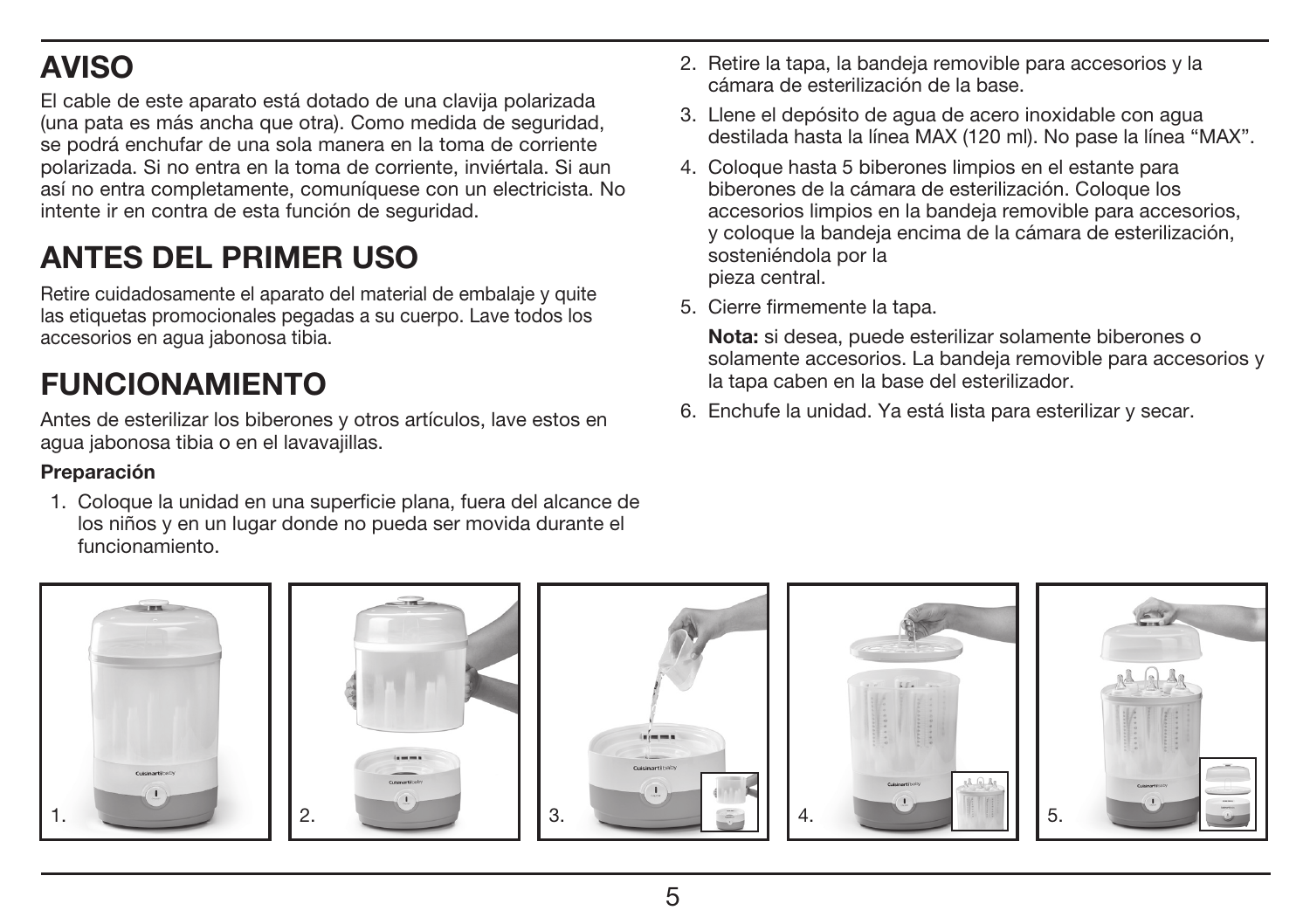### Esterilización/Secado automático

7. Oprima el botón ON/OFF para encender la unidad; el indicador luminoso azul se encenderá, lo que indica que el proceso de esterilización ha empezado.

 Nota: el ciclo de esterilización dura aproximadamente 12 minutos.

8. Después de aproximademente 12 minutos, el indicador luminoso se pondrá azul y la unidad empezará automáticamente el ciclo de secado. El ciclo de secado puede demorar hasta 60 minutos.

 Nota: para esterilizar solamente: siga los pasos 1 a 6. Oprima el botón ON/OFF para encender la unidad y empezar el ciclo de esterilización. Después de 12 minutos, cuando el indicador luminoso se ponga blanco, presione el botón ON/OFF para apagar la unidad y desenchufe en cable. Retire los biberones y accesorios esterilizados de la unidad. Tenga cuidado ya que los artículos y la unidad estarán calientes.



# CONSEJOS Y SUGERENCIAS

Para evitar los depósitos de calcio en el depósito de agua, utilice agua destilada.

### RESOLUCIÓN DE PROBLEMAS

Pregunta: El ciclo de esterilización no empieza al encender el aparato.

Respuesta: Cerciórese de que el cable está debidamente enchufado en una toma de corriente.

Respuesta: Puede que el depósito de agua esté vacío. Vierta la cantidad de agua necesaria en el depósito de agua.

### Pregunta: Queda agua en la unidad.

Respuesta: Retire la tapa, la bandeja para accesorios y la cámara de esterilización e incline la base por encima del fregadero para vaciar el agua. Cualquier exceso de agua saldrá.

Nota: nunca vacíe el agua del lado del ventilador.

### Pregunta: Un residuo blanco se está formando en el depósito de agua.

Respuesta: El agua rica en minerales puede causar depósitos de calcio/sarro enel depósito de agua. Para evitar que los depósitos se acumulen, descalcifique la unidad aproximadamente una vez al mes. Véase las instrucciones de descalcificación en la sección "Limpieza y mantenimiento". Para ayudar a minimizar el depósito de calcio, utilice agua destilada o purificada.

### Pregunta: Hay marcas/manchas en los biberones.

Respuesta: Esto puede suceder si hay depósitos de calcio en el esterilizador. Véase las instrucciones de descalcificación en la sección "Limpieza y mantenimiento".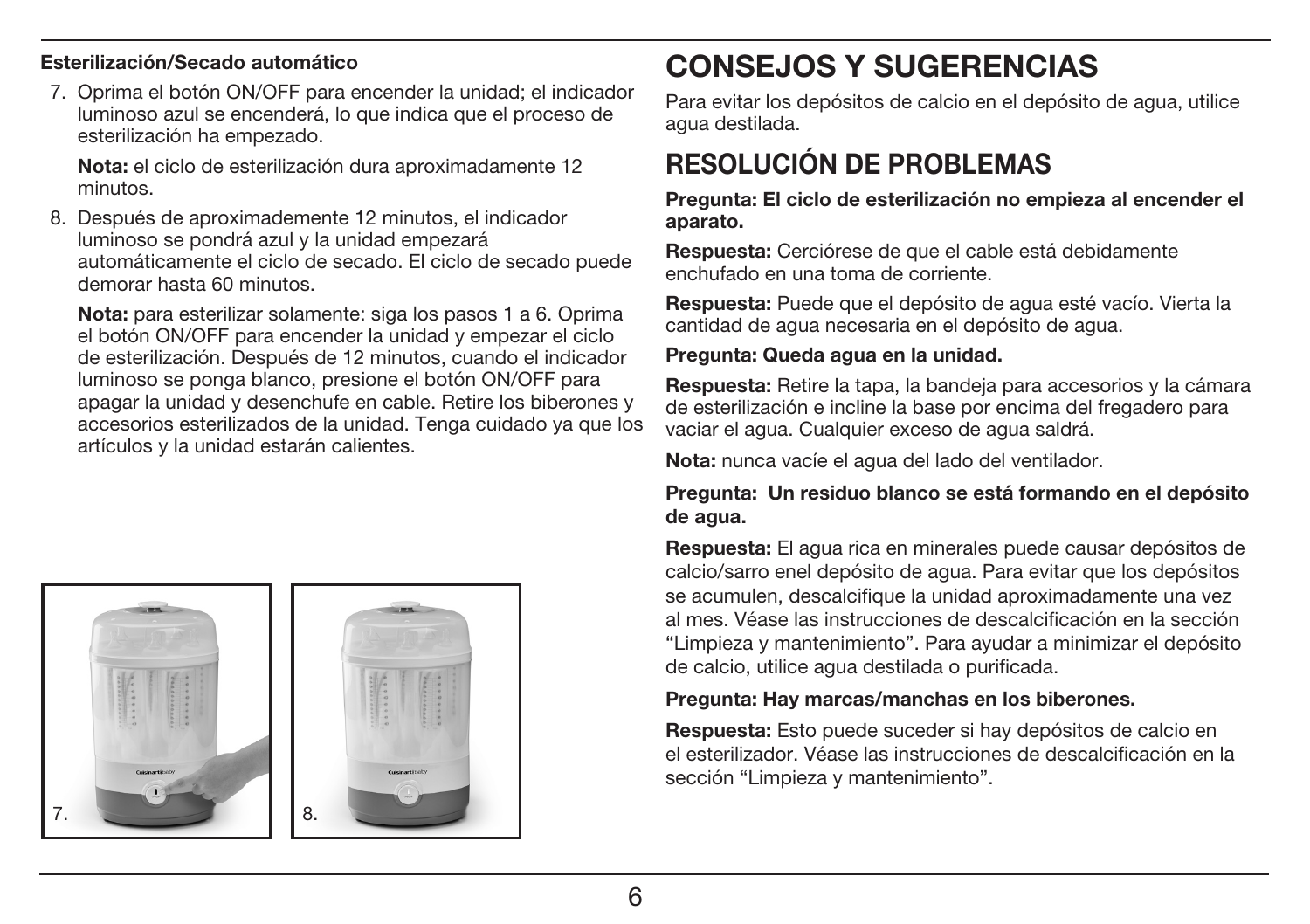# LIMPIEZA Y MANTENIMIENTO

### Limpieza de los accesorios y de la base

Lave todos los accesorios en agua jabonosa tibia, o en la bandeja superior del lavavajillas.

Limpie la base con un paño ligeramente humedecido. Seque inmediatamente. Nunca sumerja la base o la clavija en agua ni en ningún otro líquido.

### Descalcificación

El agua rica en minerales puede causar depósitos de calcio/ sarro en el depósito de agua, lo que puede dañar el aparato. Para evitar que los depósitos se acumulen, descalcifique la unidad aproximadamente una vez al mes.

Para descalcificar la unidad: vierta 235 ml de vinagre blanco (destilado) en el depósito de agua. Deje reposar durante 2 horas o más, y luego vacíe la cámara. Enjuague bien la unidad después de vaciarla. Repita si es necesario.

También puede verter en el depósito de agua una mezcla de ¼ taza (60 ml) de vinagre y ¼ taza (60 ml) de agua y hacer funcionar el aparato hasta que el líquido se haya evaporado.

### Almacenaje

El esterilizador/secador de biberones a vapor eléctrico Cuisinart Baby® es fácil de almacenar directamente sobre la encimera. Cuando no usa el aparato, asegúrese de que la cámara de está vacía y manténgalo desconectado.

El esterilizador/secador de biberones a vapor eléctrico Cuisinart Baby® ha sido diseñado para USO DOMÉSTICO SOLAMENTE. Toda operación de mantenimiento, excepto la limpieza y el mantenimiento por parte del usuario, debe ser llevada a cabo por personal de servicio autorizado.